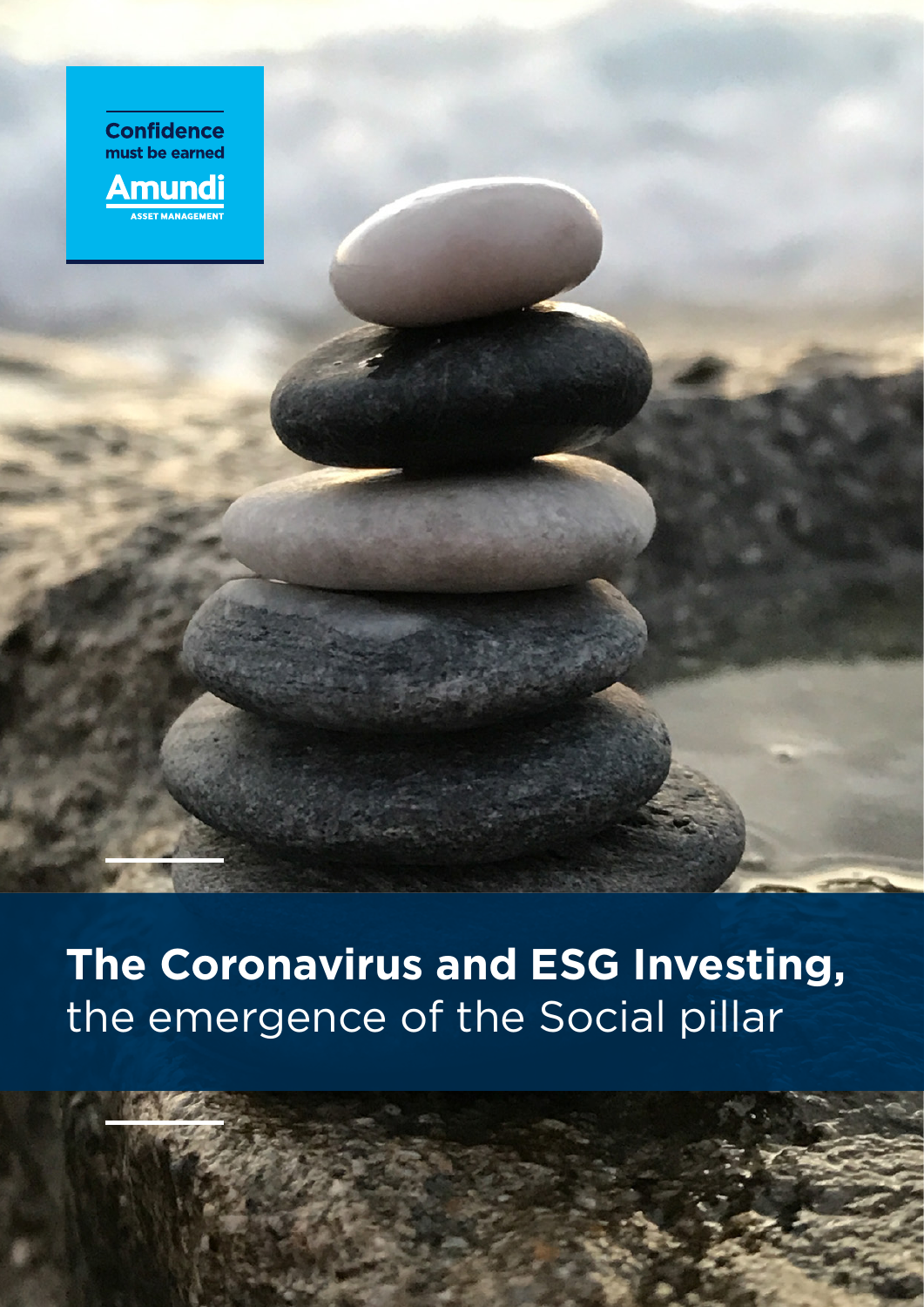# Authors



Takaya SEKINE Deputy Head of Quantitative Research



Frédéric LEPETIT Head of Equity Quantitative Research

Amundi's Quantitative Research team has been studying the evolution of ESG investing across asset classes and geographies for the past several years. With the coronavirus pandemic, we have carefully examined these Responsible Investing trends and have identified some interesting findings:

- Our research over the past two years has showed that ESG is becoming financially material, meaning that it is a source of outperformance, in equity and in bond markets. We have also shown that there is a growing transatlantic divide, between Europe and North America. Finally, while the E and G pillars had been outperforming from 2014, we have shown that the S pillar has caught up from 2016 onwards.
- The recent period and market turmoil confirms our recent research findings that show the financial materiality of integrating ESG criteria in investment decisions.
- The transatlantic divide that we had previously identified has continued during the crisis, but not in the way we expected it to. Indeed, the Social pillar, which had initially been lagging behind other pillars in terms of contribution to performance, has caught up spectacularly, but only in North America and not Europe.
- By studying these trends and the VIX, we have shown that the outperformance of the S in North America is tied to increased investor aversion to risk during this pandemic period.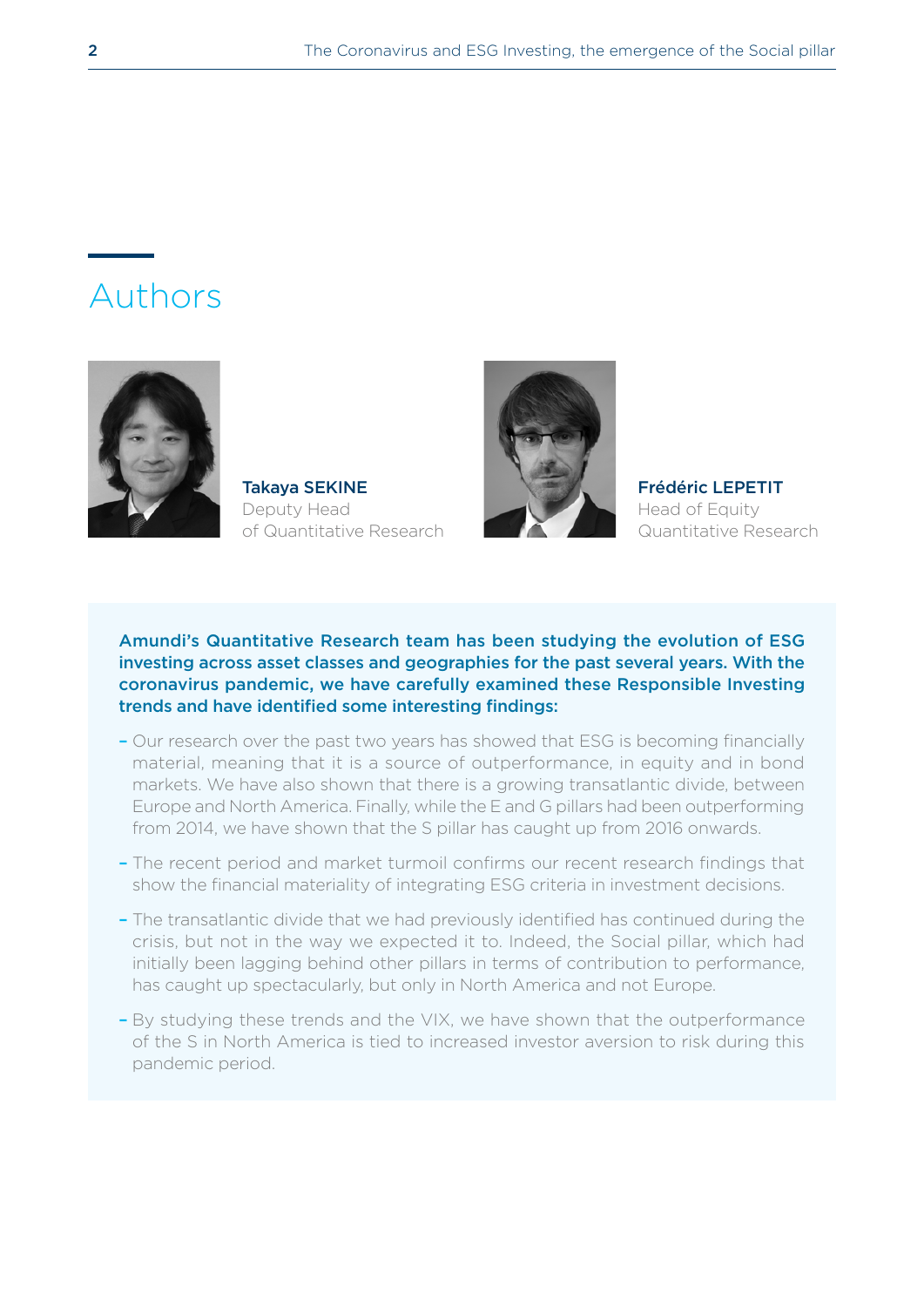Q

Since the beginning of the coronavirus crisis and the subsequent global lockdown, we have seen a lot of market turmoil putting corporates' sustainability under tremendous scrutiny. In this context, we have also seen discussions around a possible reinforcement of the materiality of ESG criteria on corporate resilience. This would have a huge impact on potential relative investor preferences.

Amundi's research department has been closely studying ESG investing in recent years, looking in particular at ESG integration's impact on market prices. Before we dig further on current situation, can you summarize the outcome of your most recent study related to ESG behavior on markets?

For the past two years, we have published several papers<sup>1</sup> showing that ESG criteria, usually called "extra-financial", are in fact metrics that are financially material. We identified a breakthrough in 2014 on equity markets, meaning that from 2014 onwards, ESG has been a source of outperformance. In addition, we identified that ESG is increasingly integrated into the pricing of corporate bonds, and how ESG affects the cost of corporate debt.

However, some discrepancies have been identified between Europe and North America. In both research for Equity and Credit, we confirmed the emergence of a transatlantic divide for the integration of ESG (by which we mean that ESG integration is more advanced in Europe than in the United States). Annualized returns following ESG, E, S or G integration are much higher in the Eurozone than in North America, over the 2014-2019 period, and that gap has been growing recently.

## Coming back to the specific period we're currently experiencing, have you observed any different outcomes or key findings?

When focusing on this very specific Pandemic crisis period (Q1 2020), we have identified three major findings regarding how markets have behaved.

- 1. The traditional factor returns dislocated during this period.
- 2. Partly owing to the sector-neutral construction of Amundi ESG scores, ESG returns have been stable during the crisis.
- **3.** The Social pillar has shown a very positive response in North America in this COVID-19 environment.

More precisely, the big story in the outbreak of COVID-19 is the significant dislocation of traditional factor returns between a very negative performance for Valuation and very strong factor returns for Quality and Momentum as we can see in Figure 1.

<sup>1.</sup> Bennani, L., Le Guenedal, T., Lepetit, F., Ly, L., Mortier, V., and Sekine, T. (2018a), The Alpha and Beta of ESG Investing, Amundi Working Paper, 76, http://research-center.amundi.com. Drei, A., Le Guenedal, T., Lepetit, F., Mortier, V., Roncalli, T. and Sekine, T. (2019), ESG Investing in Recent Years: New Insights from Old Challenges, Amundi Discussion Paper, 42, www.research-center. amundi.com. Ben Slimane, M., Le Guenedal, T., Roncalli, T. and Sekine, T. (2019), ESG Investing in Corporate Bonds: Mind the Gap, Amundi Working Paper, 93, http://research-center.amundi.com.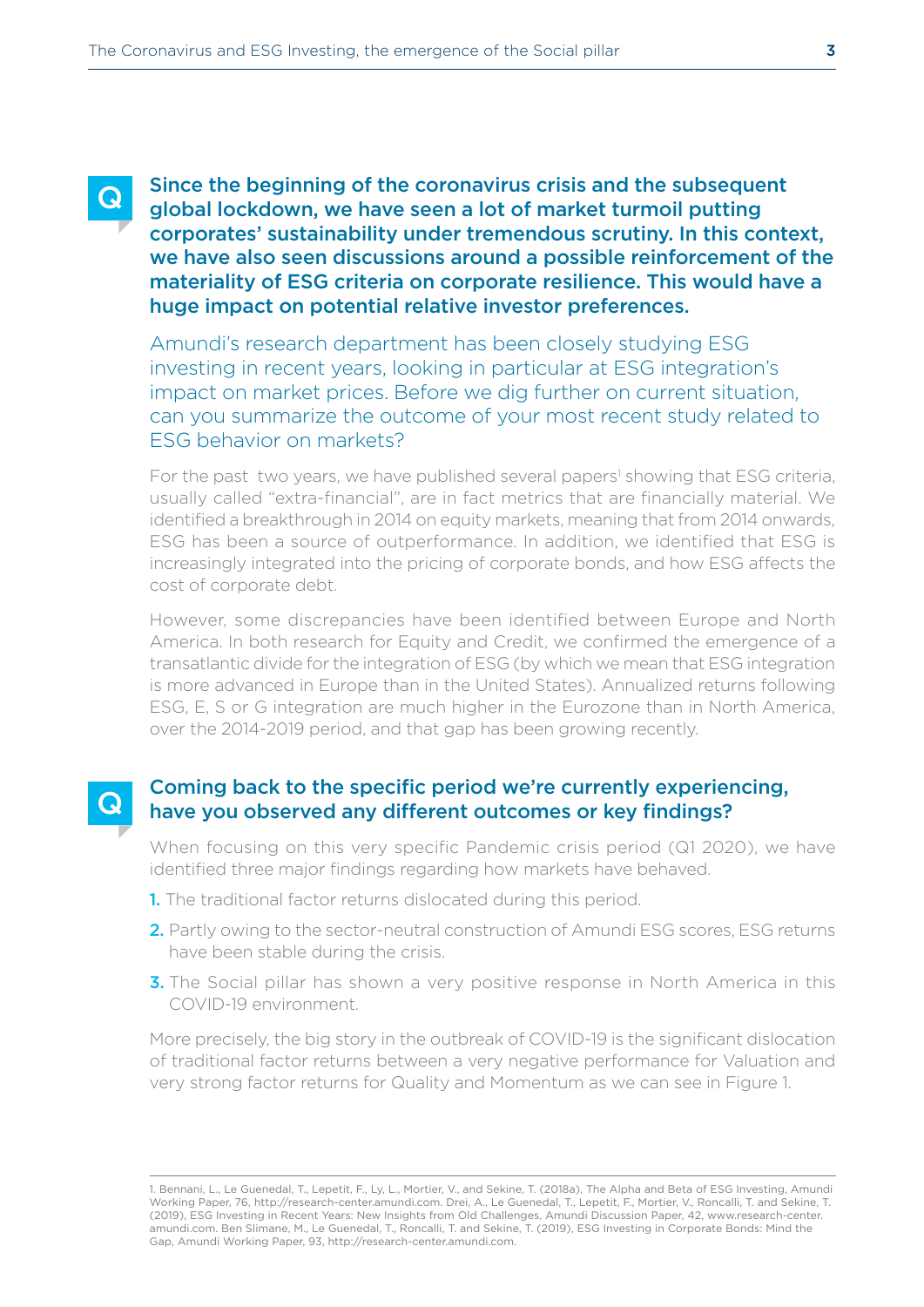

Within this environment, ESG Factor returns were stable, but looking separately to each dimensions the results are more heterogeneous. Indeed, there were some significative differences in the E, S and G pillars with a strong outperformance of the S pillar in North America. This is an important finding: the highest ESG performer, during this short period, has been the S in North America (Figure 2).



Q

### Is this S-related outcome in line with your previous studies?

This outcome is relatively new, actually. In our previous research, we had highlighted the Social pillar as a laggard. Indeed, if Environment and Governance had enjoyed positive performance since 2014, the Social pillar's performance started to emerge only from 2016.

During the coronavirus crisis, the social pillar has witnessed very strong performance, but in North America only. Therefore, the transatlantic divide in ESG still exists, but in the times of the coronavirus, it has taken on a new form: outperformance of the S in North America, relative to the Eurozone.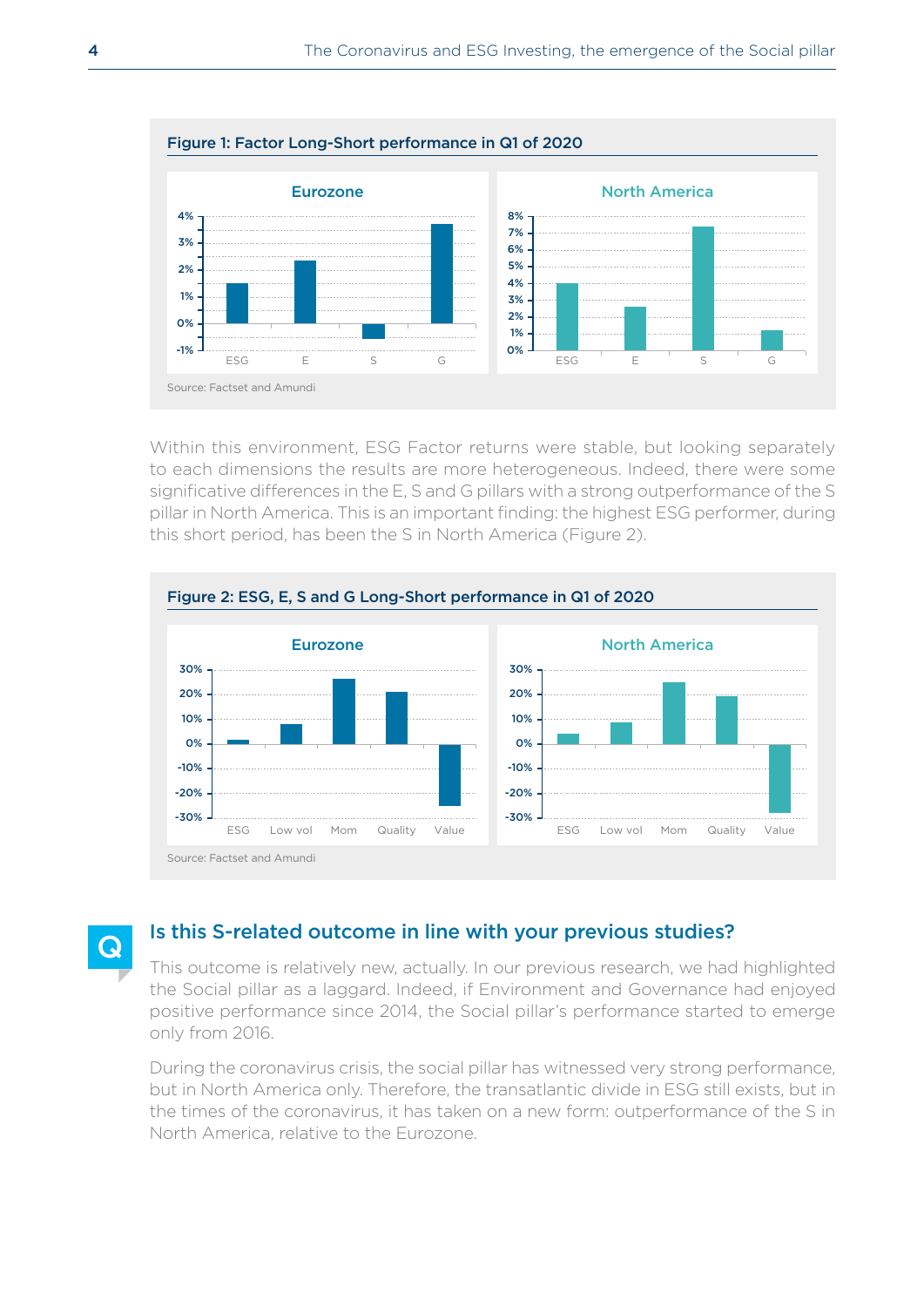#### How do you explain this outperformance of the S pillar? Is it related to embedded sectorial bias? Q

The Amundi ESG scores are built with a sector neutral approach. When looking at compounded return of S in North America, we are therefore not capturing sector allocation movements, which were spectacular in the first quarter of 2020. So, the explanation is elsewhere.

It is interesting to highlight the link that exists between this outperformance of the S pillar and investors' risk aversion. The VIX index is a good proxy for investor risk aversion, as its movements correspond to market expectations of volatility. When the VIX increases, risk aversion is high, while when the VIX declines, risk aversion is receding.

Over the past three months, the VIX increased, proving investors' increasing risk aversion, and the outperformance of the S pillar followed the same path. We can confirm, at the 95% significance level, that the performance of the Social pillar in North America was dependent on the investors' risk aversion during the Q1 2020 Covid-19 related market turmoil. Conversely, we do not observe such a close relation between the VIX index and the others pillar like the Environmental pillar for stance.



#### Do you mean that the S-pillar is embedding some sort of "flight to quality" features? Is there therefore an implicit style bias that would explain this excess return? Q

**Only partially.** Although the strong performance of the Quality factor permeated its performance attribution in this short period<sup>2</sup>, the Amundi S pillar outperformance in North America remains a specific return story, which cannot be traced to traditional factor returns. Indeed, when looking at the return decomposition, most of the return difference between the long leg and the short leg of the Social Long-Short strategy in North America is attributed to stock-specific effects (between 89.1% and 126.0% of the return difference on a monthly basis during Q1 2020).

2. We analyzed the distribution of T-stats of industry and style common factors in monthly performance attributions with the MSCI Barra Global Equity Model (GEM3).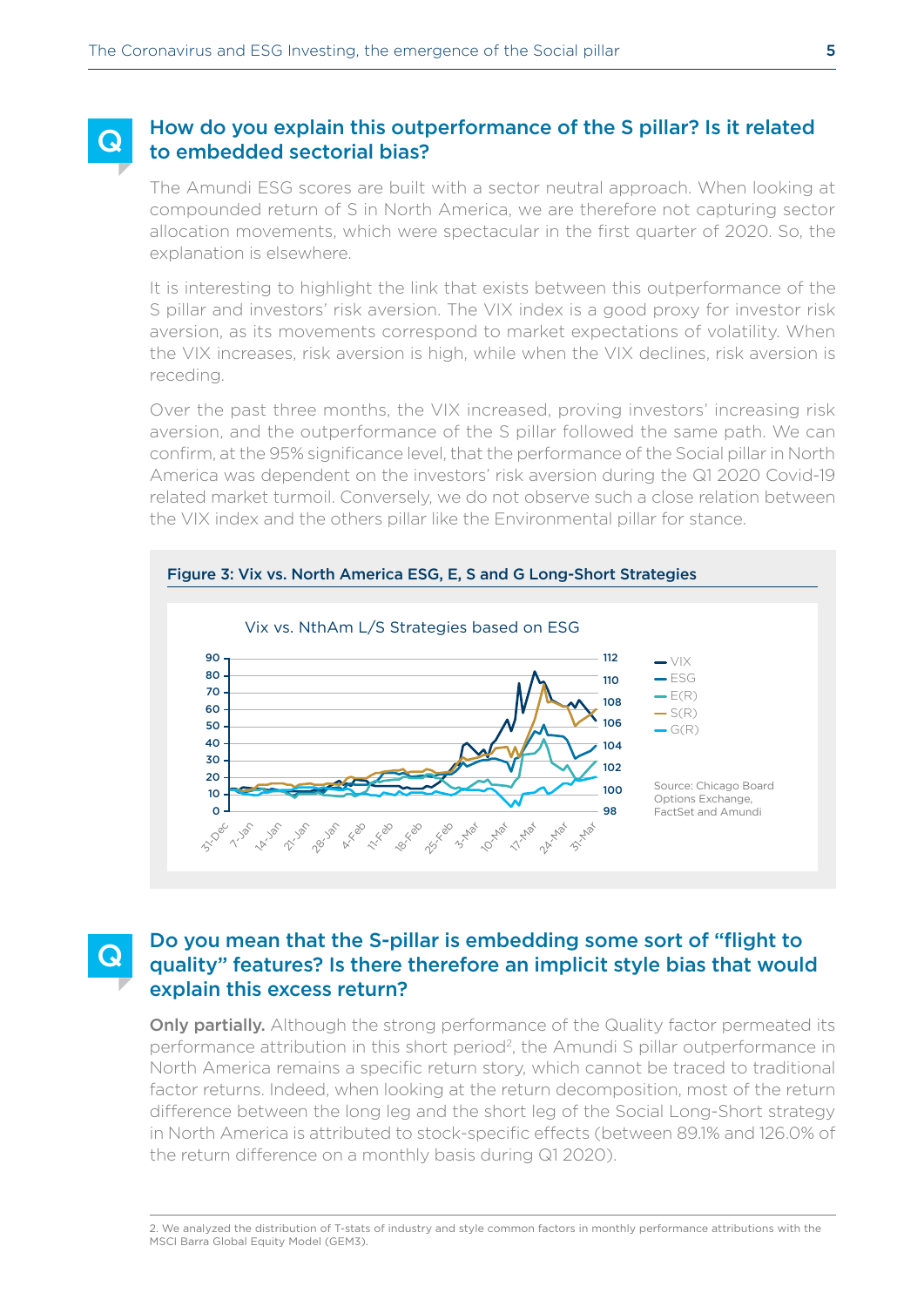If we still can identify a spike by the end of Q1 2020 in the source of return due to the Quality effect, this component has not become dominant in the performance attribution compared to stock-specific effect. Those first outcomes would indicate that during this recent period, the S return is specific to investor choices going beyond the choice for Quality.

## What are some of the reasons you are contemplating to explain such a phenomenon?

To understand the forward-looking anticipation of investors, the general economic context is very important. To set the scene, between the first quarter and the third quarter of 2019, the probability of having a recession in the US, as predicted by the treasury spread, had significantly increased, crossing the  $30\%$  threshold<sup>3</sup> which is historically followed by contractions. The spread level translates the perceived significant fragility of the US and global economies.

In this exceptional context, and while in the Eurozone all eyes are on emergency public policies to support employment conditions, investors tend to assess North American and especially US corporates through the angle of their financial stability and their extra-financial social dimension. In such a case, S features would have been under greater focus, weighing on investment decisions for their link to employment conditions and expected materiality on company resilience. Investors would have searched in the S pillar the capacity of corporates to weather the crisis and to maintain a workforce enabling a rebound in output.

## How these recent results are directing your future research and what are the upcoming dimensions that worth being explored?

The ESG world is moving. For the past couple of years, we have demonstrated that financial markets have started to integrate those extra-financial criteria, but through diverse rhythms and dynamics. Whether it is related to the Transatlantic divide or the recent emergence of the S, past performances are a testimony of growing integration of ESG criteria, triggered by "responsible investment" interests per say or the search for their indirect materiality.

As proof of this growing materiality awareness, we can refer to our latest Equity update (Drei *et al.*, 2019), showing a shift towards ESG forward-looking strategies, with investors betting on improving companies on the ESG dimensions. Research in the field of ESG is therefore critical in helping any investor to not only address ESG-related risks and opportunities, but to better understand market developments themselves.

This is why we are strengthening our research efforts on several streams, including the following:

**1. First,** we are continuing our research on the materiality of ESG in investment processes. Our research indicates that innovative ESG resources to support accuracy and ESG materiality of information in the investment processes have increased dramatically in coverage in the recent years. We do not expect this trend to decelerate or stop with the COVID-19 crisis, all-the-more that new questions formerly considered as extra-financial require accurate and material answers.

Q

 $\bf Q$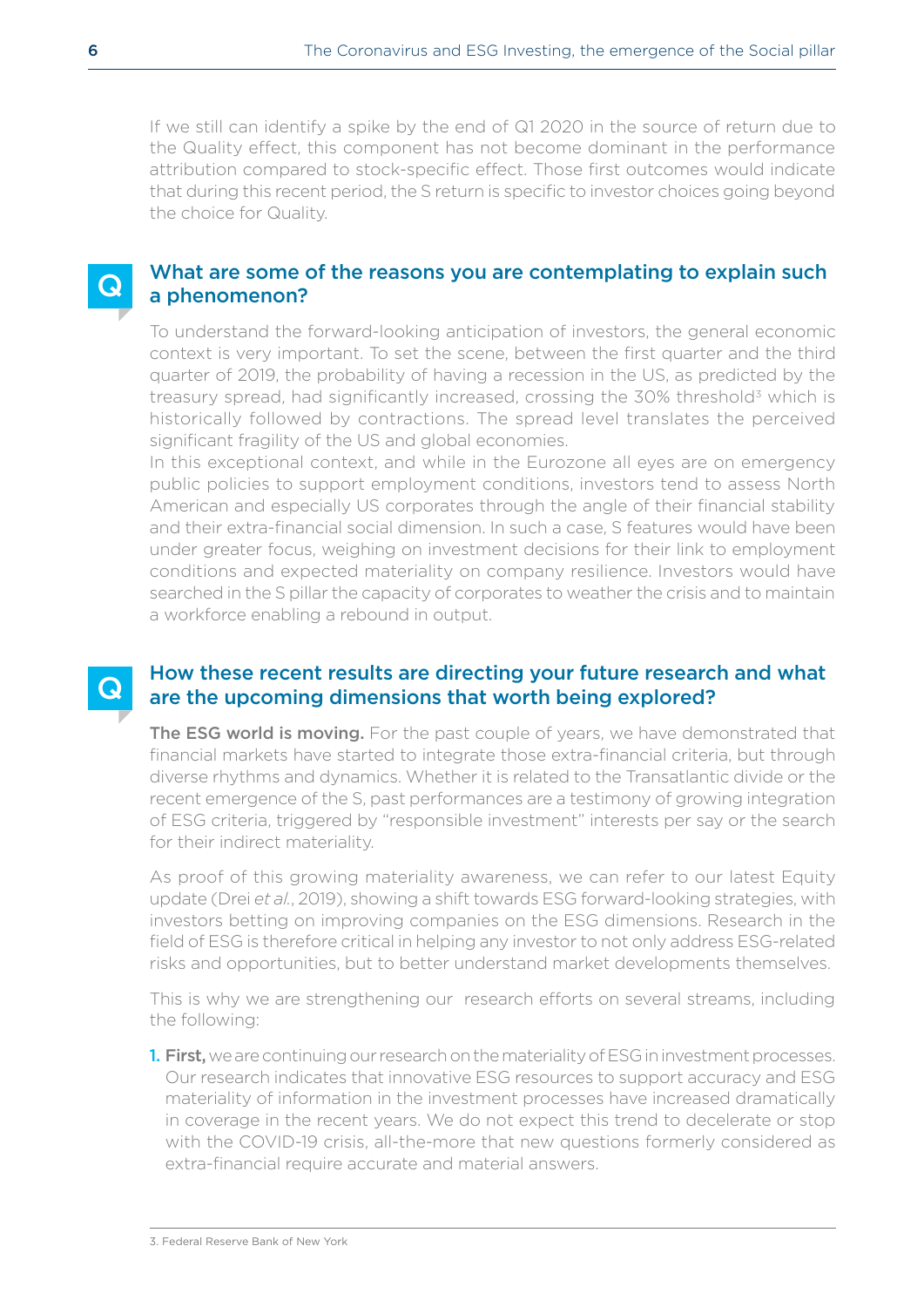- 2. Second, we have been looking at the integration of climate change in economic models. These require a set of socioeconomic and policy assumptions, and enable researchers to produce scenarios, otherwise known as "shared socioeconomic pathways". These SSPs, as they are sometimes called, project socioeconomic changes until 2100, and are useful tools to derive climate change scenarios such as greenhouse gas emissions and climate policies<sup>4</sup>. Although we have only a short window of observation on the Covid-19 market perturbation, the S in North America has emerged as a significant factor for the present. It will be fascinating to identify if our reality transforms towards a Shared Socioeconomic Pathway.
- **3. Third,** we believe that the mainstreaming of the Environment pillar for investors and issuers is a very strong trend. We have multiple research items in this dimension ranging from formalizing a carbon factor in a conservative investment process, assessing emission intensity trajectories, formalizing the green premium. One of our recent papers, "Credit Risk Sensitivity to Carbon Price" (Bouchet and Le Guénédal, 2020)<sup>5</sup>, shows that the impact of a carbon price on EBITDA and credit default probabilities has limited materiality in the medium term (by 2023), increasing to very material in the long term (by 2060).

The ESG world is moving fast and it opens a wide range of analysis.

In light of these results, we will be pursuing our research efforts on the S, which has been clearly growing in importance in the ESG universe. The coronavirus pandemic has not halted this momentum, on the contrary. We are convinced that the crisis is and will continue to put the S dimension in the limelight, making it crucial for investors.

<sup>4.</sup> Le Guenedal, T. (2019), Economic Modeling of Climate Risks, Amundi Working Paper, 83, http://research-center.amundi.com. 5. Bouchet, V. and Le Guenedal, T. (2020), Credit Risk Sensitivity to Carbon Price, Amundi Working Paper, 95, http://research-center.amundi.com.